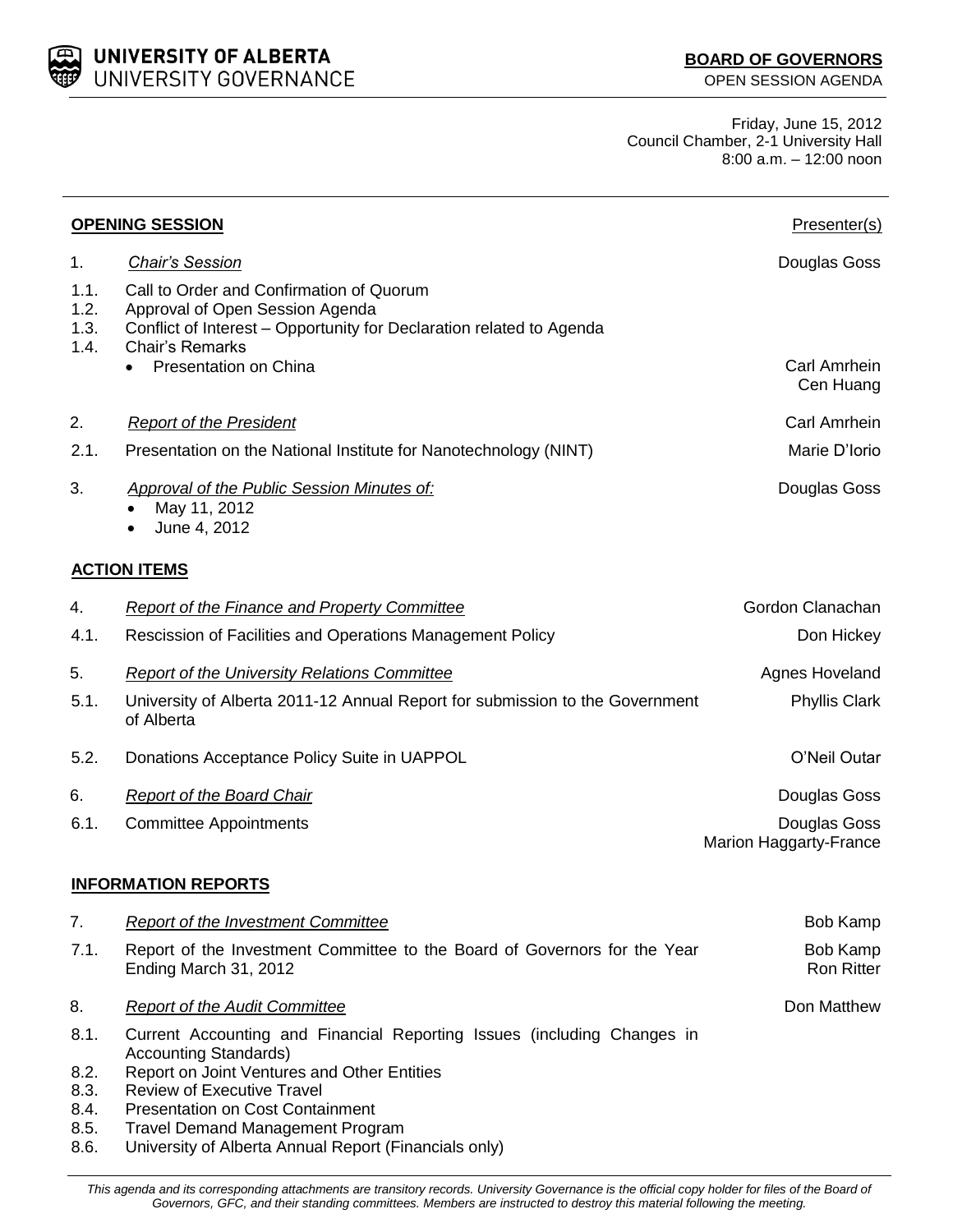Douglas Goss

| 8.7.<br>8.8.<br>8.9.                                               | Update on Risk-Based Internal Audit Plan<br>Auditor General's Report to the Audit Committee for the Year Ended March 31,<br>2012<br><b>IT Governance Steering Committee</b>                                                                                                                                                                                                                                                                    |                                                                                                                |  |  |
|--------------------------------------------------------------------|------------------------------------------------------------------------------------------------------------------------------------------------------------------------------------------------------------------------------------------------------------------------------------------------------------------------------------------------------------------------------------------------------------------------------------------------|----------------------------------------------------------------------------------------------------------------|--|--|
| 9.<br>9.1.<br>9.2.<br>9.3.<br>9.4.                                 | Report of the Finance and Property Committee<br>Balmoral - Supplemental Capital Expenditure Authorization Request<br>Annual Report on Donations and Gifts<br>Project Management Office Status Report<br>Ancillaries 101                                                                                                                                                                                                                        | Gordon Clanachan                                                                                               |  |  |
| 10.<br>10.1.<br>10.2.<br>10.3.<br>10.4.<br>10.5.<br>10.6.<br>10.7. | <b>Report of the Safety, Health and Environment Committee</b><br><b>Safety Moment</b><br>Comments from the Vice-President (Finance and Administration)<br>Risk Management Services Plan 2011-2015 and Highlights of 2011-12<br>Environmental Health & Safety 2011-2012 Consolidated Annual Report<br>University of Alberta Protective Services (UAPS) 2011 Annual Report<br>Peace Officer Program Review<br>Health and Safety Indicator Report | Jim Hole                                                                                                       |  |  |
| 11.<br>11.1.<br>11.2.<br>11.3.<br>11.4.                            | Report of the University Relations Committee<br><b>University Relations Report</b><br>University Philanthropy and Advancement Update<br>Naming Policy: Review of Current Components and Upcoming Changes<br>Alumni Affairs Name Change                                                                                                                                                                                                         | Agnes Hoveland                                                                                                 |  |  |
| <b>REGULAR REPORTS</b>                                             |                                                                                                                                                                                                                                                                                                                                                                                                                                                |                                                                                                                |  |  |
| 12.1.<br>12.2.                                                     | Chancellor's Report (no report)<br><b>Alumni Association</b>                                                                                                                                                                                                                                                                                                                                                                                   | Ralph Young<br>Don Fleming                                                                                     |  |  |
| 12.3.<br>12.4.<br>12.6.<br>12.7.                                   | Students' Union<br><b>Graduate Students' Association</b><br>12.5. Association of Academic Staff of the University of Alberta<br>Non-Academic Staff Association<br><b>General Faculties Council</b>                                                                                                                                                                                                                                             | Jim Hole<br>Colten Yamagishi<br>Ashlyn Bernier<br>Robert Campenot<br>Tanya Martelle<br>Louis Hugo Francescutti |  |  |

## 13. **Report of the Board Chair Chair Chair Chair Chair Chair Chair Chair Chair Chair Douglas Goss**

- 14. Other Business **Douglas Goss** Douglas Goss **Douglas Goss**
- 15. *Reminder of Board Events*
	- 2012-2013 Board of Governors Meeting Schedule
	- Next meeting date: Friday, October 19, 2012
- 16. *Conclusion of Public Session*